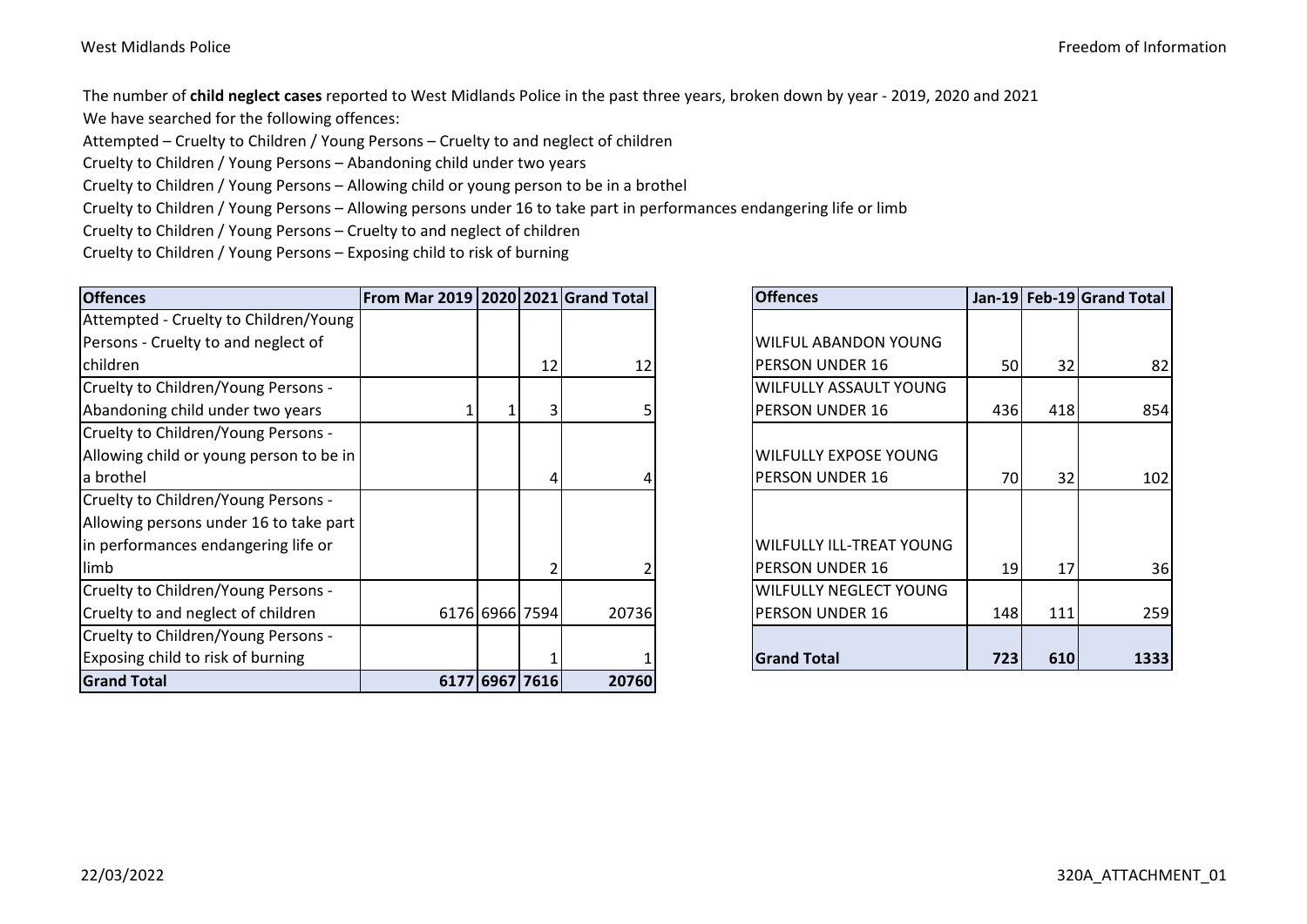Summary of details from each report made to West Midlands Police within that time frame - including what was reported to

police, age and gender of child and relationship of suspect to child. If possible the area of the offence would be helpful.

| <b>Victim's Age</b> | from Mar 2019 |                |     | 2020 2021 Grand Total | <b>Victim's Age</b> |     |                | Jan-19 Feb-19 Grand Total |
|---------------------|---------------|----------------|-----|-----------------------|---------------------|-----|----------------|---------------------------|
| $\overline{10}$     | 304           | 354            | 370 | 1028                  |                     | 30  | 24             | 54                        |
| $\vert$ 1           | 248           | 323            | 314 | 885                   |                     | 37  | 24             | 61                        |
| $\overline{2}$      | 305           | 379            | 351 | 1035                  |                     | 51  | 33             | 84                        |
| 3                   | 383           | 420            | 425 | 1228                  |                     | 38  | 33             | 71                        |
| 4                   | 385           | 456            | 452 | 1293                  |                     | 44  | 37             | 81                        |
| 5                   | 419           | 509            | 476 | 1404                  |                     | 61  | 35             | 96                        |
| 6                   | 406           | 482            | 472 | 1360                  | n                   | 59  | 47             | 106                       |
| 17                  | 452           | 429            | 482 | 1363                  |                     | 51  | 41             | 92                        |
| 8                   | 437           | 499            | 482 | 1418                  | Ιŏ                  | 40  | 43             | 83                        |
| 9                   | 441           | 404            | 465 | 1310                  |                     | 40  | 36             | 76                        |
| 10                  | 379           | 383            | 467 | 1229                  | 10                  | 53  | 44             | 97                        |
| 11                  | 382           | 424            | 485 | 1291                  | 11                  | 36  | 47             | 83                        |
| 12                  | 390           | 449            | 478 | 1317                  | 12                  | 58  | 36             | 94                        |
| 13                  | 379           | 400            | 514 | 1293                  | 13                  | 40  | 40             | 80                        |
| 14                  | 340           | 446            | 538 | 1324                  | 14                  | 36  | 37             | 73                        |
| 15                  | 351           | 413            | 528 | 1292                  | 15                  | 37  | 41             | 78                        |
| 16                  | 69            | 60             | 117 | 246                   | 16                  | 6   | 9              | 15                        |
| 17                  | 15            | 34             | 43  | 92                    | 17                  |     |                | 6                         |
| Not stated          | 92            | 103            | 157 | 352                   | Not stated          |     | $\overline{2}$ | 3                         |
| <b>Grand Total</b>  |               | 6177 6967 7616 |     | 20760                 | <b>Grand Total</b>  | 723 | 610            | 1333                      |

| Victim's Gender      | from Mar 2019   2020   2021   Grand Total |                |      |       | Victim's Gender    |     |     | Jan-19 Feb-19 Grand Total |
|----------------------|-------------------------------------------|----------------|------|-------|--------------------|-----|-----|---------------------------|
| <b>INot Recorded</b> |                                           | 3699 3972 1432 |      | 9103  |                    | 334 | 293 | 627                       |
| Female               |                                           | 1199 1413 2952 |      | 5564  | ιM                 | 385 | 315 | 700                       |
| Indeterminate        |                                           |                |      |       |                    |     |     |                           |
| Male                 |                                           | 1248 1539 3159 |      | 5946  | <b>Grand Total</b> | 723 | 610 | 1333                      |
| <b>IUnknown</b>      | 31                                        | 43             | 70 l | 144   |                    |     |     |                           |
| <b>Grand Total</b>   |                                           | 6177 6967 7616 |      | 20760 |                    |     |     |                           |

| <b>Victim's Age</b>     | <b>Jan-19</b> |                | Feb-19 Grand Total |
|-------------------------|---------------|----------------|--------------------|
| 0                       | 30            | 24             | 54                 |
| $\mathbf{1}$            | 37            | 24             | 61                 |
| $\overline{\mathbf{c}}$ | 51            | 33             | 84                 |
| 3                       | 38            | 33             | 71                 |
| 4                       | 44            | 37             | 81                 |
| 5                       | 61            | 35             | 96                 |
| 6                       | 59            | 47             | 106                |
| 7                       | 51            | 41             | 92                 |
| 8                       | 40            | 43             | 83                 |
| 9                       | 40            | 36             | 76                 |
| 10                      | 53            | 44             | 97                 |
| 11                      | 36            | 47             | 83                 |
| 12                      | 58            | 36             | 94                 |
| 13                      | 40            | 40             | 80                 |
| 14                      | 36            | 37             | 73                 |
| 15                      | 37            | 41             | 78                 |
| 16                      | 6             | 9              | 15                 |
| 17                      | 5             | $\overline{1}$ | 6                  |
| Not stated              | 1             | $\overline{2}$ | 3                  |
| <b>Grand Total</b>      | 723           | 610            | 1333               |

| <b>Victim's Gender</b> |     |     | Jan-19 Feb-19 Grand Total |
|------------------------|-----|-----|---------------------------|
|                        | 334 | 293 |                           |
| M                      | 385 | 315 | 700.                      |
|                        |     |     |                           |
| <b>Grand Total</b>     | 723 | 610 | 13331                     |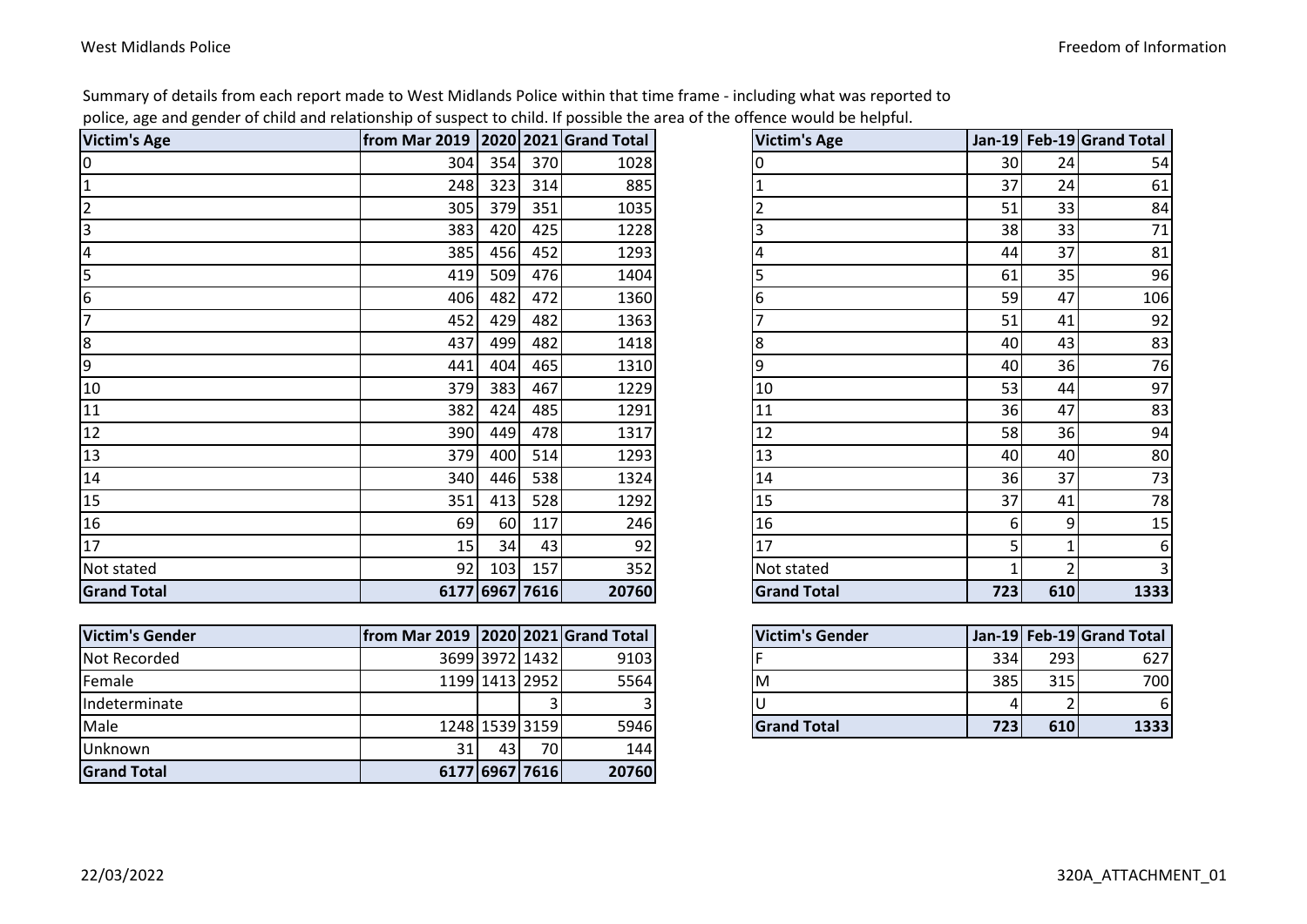| Area               | from Mar 2019   2020  2021   Grand Total |      |                |       | <b>Area</b>            |            | Jan-19 Feb-19 Grand Total |  |
|--------------------|------------------------------------------|------|----------------|-------|------------------------|------------|---------------------------|--|
| Not stated         |                                          |      | 88             | 92    | <b>Birmingham East</b> | 93         | 97                        |  |
| Birmingham East    |                                          |      | 1013 1261 1569 | 3843  | <b>Birmingham West</b> | 128        | 103                       |  |
| Birmingham West    |                                          |      | 1218 1533 1631 | 4382  | Coventry               | 103        | 85                        |  |
| Coventry           | 871                                      | 899  | 841            | 2611  | <b>Dudley</b>          | 75         | 80                        |  |
| Dudley             | 559                                      | 536  | 600            | 1695  | Solihull               | 46         | 51                        |  |
| Sandwell           | 784                                      | 758l | 830            | 2372  | Sandwell               | 107        | 59                        |  |
| Solihull           | 379                                      | 449  | 450            | 1278  | Walsall                | 65         | 70                        |  |
| Walsall            | 709                                      | 606  | 658            | 1973  | Wolverhampton          | <b>106</b> | 65                        |  |
| Wolverhampton      | 642                                      | 923  | 949            | 2514  | <b>Grand Total</b>     | 723        | 610                       |  |
| <b>Grand Total</b> |                                          |      | 6177 6967 7616 | 20760 |                        |            |                           |  |

## The outcomes for the cases in 2019, 2020 and 2021

| <b>Outcome</b>                   | from Mar 2019   2020   2021 Grand Total |     |     |      | <b>Outcome</b>                  |    |                | Jan-19 Feb-19 Grand Total |
|----------------------------------|-----------------------------------------|-----|-----|------|---------------------------------|----|----------------|---------------------------|
|                                  |                                         |     |     |      | CAUTION - ADULT (INC            |    |                |                           |
| Not stated                       | 26                                      | 73  | 267 | 366  | CONDITIONAL CAUTION)            |    |                | 12                        |
| Caution - Adult (Inc Conditional |                                         |     |     |      |                                 |    |                |                           |
| Caution)                         | 120                                     | 106 | 49  | 275  | <b>CHARGE OR SUMMONS</b>        | 81 | 31             | 11                        |
| Caution - Youth (Inc Conditional |                                         |     |     |      | <b>CHARGE/SUMMONS WITH</b>      |    |                |                           |
| Caution)                         |                                         |     |     |      | <b>ALTERNATIVE OFFENCE</b>      |    | 4              | 5                         |
| Charge or Summons                | 69                                      | 66  | 24  | 159  | COMMUNITY RESOLUTION            | 68 | 83             | 151                       |
|                                  |                                         |     |     |      | EVIDENTIAL DIFFICULTIES         |    |                |                           |
|                                  |                                         |     |     |      | VICTIM BASED - NAMED            |    |                |                           |
|                                  |                                         |     |     |      | <b>SUSPECT NOT IDENTIFIED:</b>  |    |                |                           |
|                                  |                                         |     |     |      | THE CRIME IS CONFIRMED          |    |                |                           |
|                                  |                                         |     |     |      | <b>BUT THE VICTIM EITHER</b>    |    |                |                           |
|                                  |                                         |     |     |      | DECLINES OR IS UNABLE TO        |    |                |                           |
|                                  |                                         |     |     |      | <b>SUPPORT FURTHER POLICE</b>   |    |                |                           |
|                                  |                                         |     |     |      | <b>INVESTGATION TO IDENTIFY</b> |    |                |                           |
| Communtiy Resolution             | 637                                     | 553 | 284 | 1474 | THE OFFENDER                    |    | $\overline{2}$ | 3                         |

| Area                   |     |     | Jan-19 Feb-19 Grand Total |
|------------------------|-----|-----|---------------------------|
| <b>Birmingham East</b> | 93  | 97  | 190                       |
| <b>Birmingham West</b> | 128 | 103 | 231                       |
| Coventry               | 103 | 85  | 188                       |
| Dudley                 | 75  | 80  | 155                       |
| Solihull               | 46  | 51  | 97                        |
| Sandwell               | 107 | 59  | 166                       |
| Walsall                | 65  | 70  | 135                       |
| Wolverhampton          | 106 | 65  | 171                       |
| <b>Grand Total</b>     | 723 | 610 | 1333                      |

| <b>Outcome</b>                  |    |    | Jan-19 Feb-19 Grand Total |
|---------------------------------|----|----|---------------------------|
| <b>CAUTION - ADULT (INC</b>     |    |    |                           |
| <b>CONDITIONAL CAUTION)</b>     | 5  | 7  | 12                        |
|                                 |    |    |                           |
| <b>CHARGE OR SUMMONS</b>        | 8  | 3  | 11                        |
| <b>CHARGE/SUMMONS WITH</b>      |    |    |                           |
| <b>ALTERNATIVE OFFENCE</b>      | 1  | 4  | 5                         |
| <b>COMMUNITY RESOLUTION</b>     | 68 | 83 | 151                       |
| EVIDENTIAL DIFFICULTIES         |    |    |                           |
| <b>VICTIM BASED - NAMED</b>     |    |    |                           |
| <b>SUSPECT NOT IDENTIFIED:</b>  |    |    |                           |
| THE CRIME IS CONFIRMED          |    |    |                           |
| <b>BUT THE VICTIM EITHER</b>    |    |    |                           |
| DECLINES OR IS UNABLE TO        |    |    |                           |
| <b>SUPPORT FURTHER POLICE</b>   |    |    |                           |
| <b>INVESTGATION TO IDENTIFY</b> |    |    |                           |
| THE OFFENDER                    | 1  | 2  | 3                         |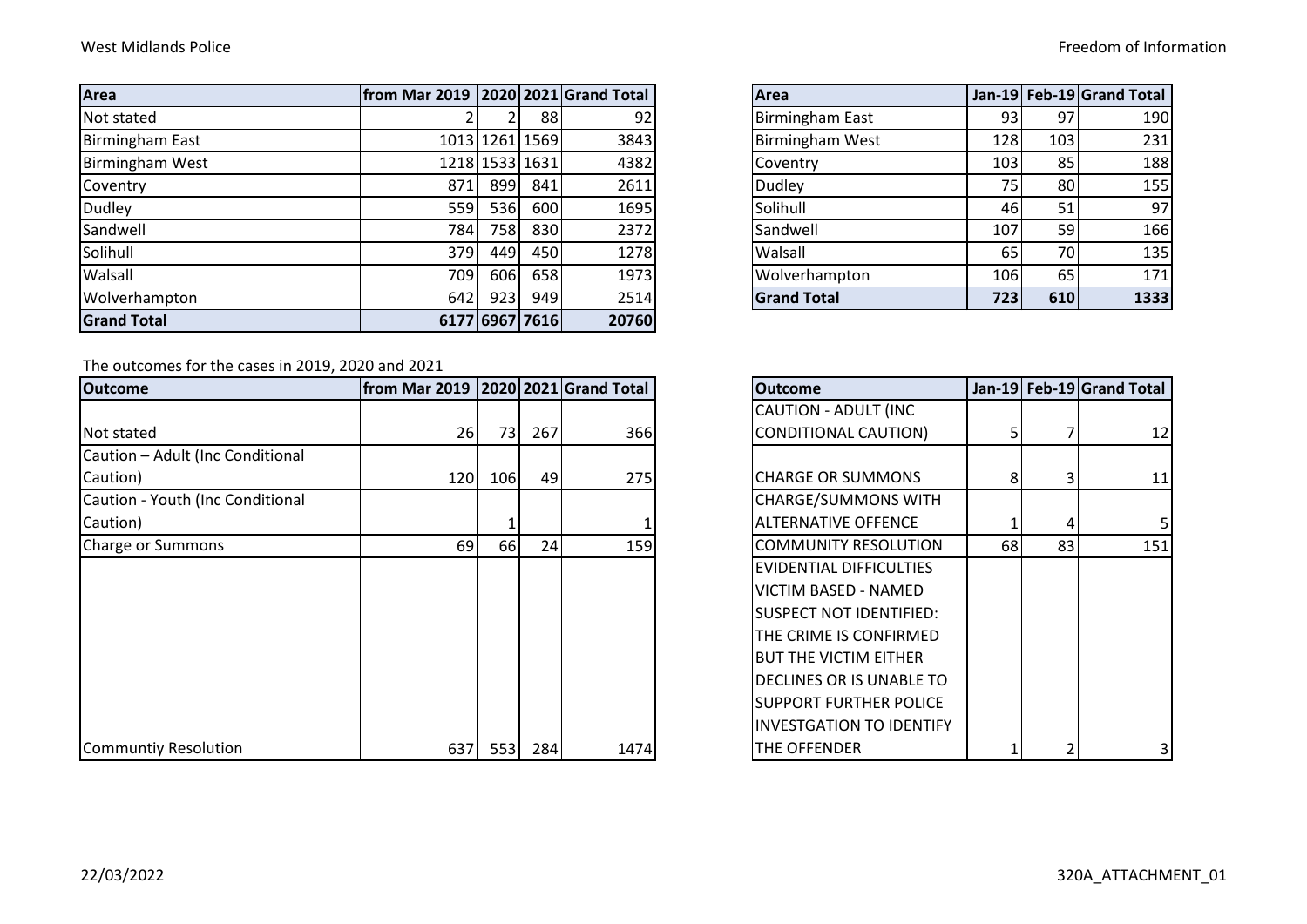| Diversionary, educational or<br>intervention activity, resulting from the<br>crime report, has been undertaken and<br>it is not in the public interest to take |    |                 |                |      | <b>INVESTIGATION COMPLETE:</b><br>NO SUSPECT IDENTIFIED.<br>CRIME INVESTGATED AS FAR<br>AS REASONABLY POSSIBLE -<br><b>CASE CLOSED PENDING</b><br><b>FURTHER INVESTIGATIVE</b><br>OPPORTUNITIES BECOMING |              |     |     |
|----------------------------------------------------------------------------------------------------------------------------------------------------------------|----|-----------------|----------------|------|----------------------------------------------------------------------------------------------------------------------------------------------------------------------------------------------------------|--------------|-----|-----|
| any further action                                                                                                                                             |    |                 | 6              | 6    | <b>AVAILABLE</b>                                                                                                                                                                                         | 7            | 5   | 12  |
| - Evidential Difficulties - Victim Based                                                                                                                       |    |                 |                |      | NAME SUSPECT IDENTIFIED,<br><b>INVESTIGATION NOT IN THE</b><br>PUBLIC INTEREST, POLICE                                                                                                                   |              |     |     |
| Named suspect not identified                                                                                                                                   | 8  | 10 <sup>1</sup> | 55             | 73   | <b>DECISION</b>                                                                                                                                                                                          | 102          | 86  | 188 |
| Formal action against the offender is<br>not in the public interest (Police)                                                                                   | 6  | Δ               | $\overline{2}$ | 12   | NAMED SUSPECT IDENTIFIED:<br><b>EVIDENTIAL DIFFICULTIES</b><br>PREVENT FURTHER ACTION:<br><b>VICTIM DOES NOT SUPPORT</b><br>(OR HAS WITHDRAWN<br><b>SUPPORT FROM) POLICE</b><br><b>ACTION</b>            | 199          | 172 | 371 |
| Further action will be taken by another<br>body                                                                                                                |    |                 | 1728 2445 2387 | 6560 | NAMED SUSPECT IDENTIFIED:<br><b>VICTIM SUPPORTS POLICE</b><br><b>ACTION BUT EVIDENTIAL</b><br><b>DIFFICULTIES PREVENT</b><br><b>FURTHER ACTION</b>                                                       | 121          | 108 | 229 |
| Investigation Complete: No suspect                                                                                                                             |    |                 |                |      |                                                                                                                                                                                                          |              |     |     |
| identified                                                                                                                                                     | 78 | 68              | 98             | 244  | <b>NON CRIME</b>                                                                                                                                                                                         | $\mathbf{1}$ |     | 1   |
| Named Suspect identified: evidential<br>difficulties prevent further action(no<br>victim support)                                                              |    |                 | 2062 2352 2537 | 6951 | <b>OTHER AGENCY TAKES</b><br>PRIMACY                                                                                                                                                                     | 177          | 123 | 300 |

| <b>INVESTIGATION COMPLETE:</b><br>NO SUSPECT IDENTIFIED. |     |     |     |
|----------------------------------------------------------|-----|-----|-----|
| CRIME INVESTGATED AS FAR                                 |     |     |     |
| <b>AS REASONABLY POSSIBLE -</b>                          |     |     |     |
| <b>CASE CLOSED PENDING</b>                               |     |     |     |
| <b>FURTHER INVESTIGATIVE</b>                             |     |     |     |
| <b>OPPORTUNITIES BECOMING</b>                            |     |     |     |
|                                                          |     |     |     |
| <b>AVAILABLE</b>                                         | 7   | 5   | 12  |
| NAME SUSPECT IDENTIFIED,                                 |     |     |     |
| <b>INVESTIGATION NOT IN THE</b>                          |     |     |     |
| PUBLIC INTEREST, POLICE                                  |     |     |     |
| <b>DECISION</b>                                          | 102 | 86  | 188 |
| <b>NAMED SUSPECT IDENTIFIED:</b>                         |     |     |     |
| <b>EVIDENTIAL DIFFICULTIES</b>                           |     |     |     |
| <b>PREVENT FURTHER ACTION:</b>                           |     |     |     |
| <b>VICTIM DOES NOT SUPPORT</b>                           |     |     |     |
| (OR HAS WITHDRAWN                                        |     |     |     |
| <b>SUPPORT FROM) POLICE</b>                              |     |     |     |
| <b>ACTION</b>                                            | 199 | 172 | 371 |
|                                                          |     |     |     |
| <b>NAMED SUSPECT IDENTIFIED:</b>                         |     |     |     |
| <b>VICTIM SUPPORTS POLICE</b>                            |     |     |     |
| <b>ACTION BUT EVIDENTIAL</b>                             |     |     |     |
| <b>DIFFICULTIES PREVENT</b>                              |     |     |     |
| <b>FURTHER ACTION</b>                                    | 121 | 108 | 229 |
| <b>NON CRIME</b>                                         |     |     |     |
|                                                          | 1   |     | 1   |
| <b>OTHER AGENCY TAKES</b>                                |     |     |     |
| PRIMACY                                                  | 177 | 123 | 300 |
|                                                          |     |     |     |